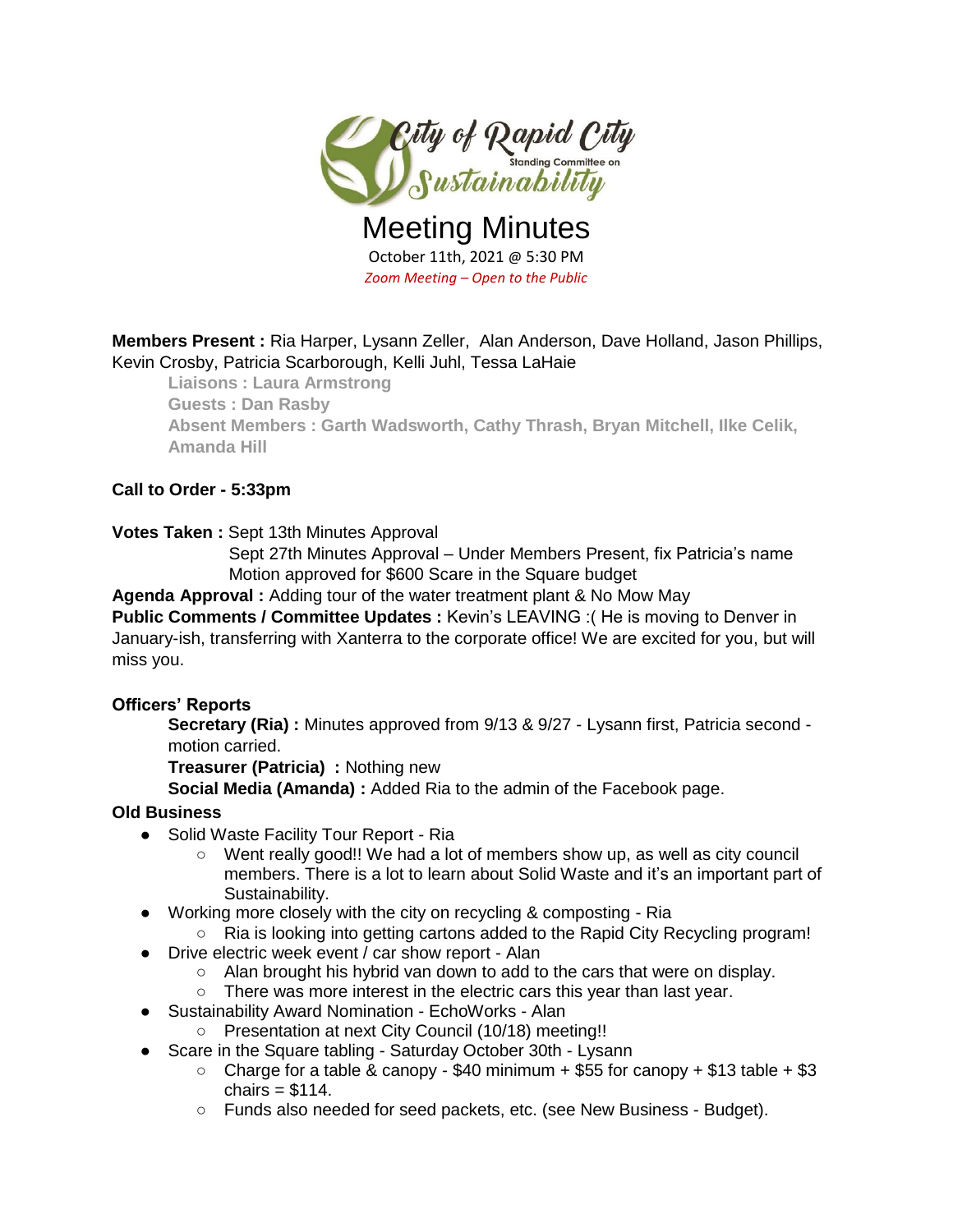- Patricia is going to work on updating the brochure so that we have that handout.
- $\circ$  Dave gave the idea of making a QR code that people can scan to take them to the Sustainability Committee's website.
- Pollinator Garden Lysann
	- Still doing good!
	- No Mow May Encourages residents to not mow their lawns for the month of May. This is a critical time for early pollinators and not mowing your lawn enables them to have access to those flowers and foliage. Need involvement of code enforcement to propose ordinance amendment to allow an exemption to maximum grass height allowed in city code – Laura said she will sponsor this. City Council approval needed. Get signs for the yards to let code enforcement know that they are participating and for public education. The committee was generally supportive so Lysann will continue to work on this.
- **Budget Ideas and Discussion Lysann/Alan** 
	- $\circ$  There was an email that was sent out to committee members that listed a few different options. A couple of them are buying recycling cans for City Hall and another is a bicycle repair station. Funds must be spent by early December.
- SD VW Mitigation Funds No updates
- CAMP update No updates. EPICS program is no longer at SD Mines.
- RC Committee Collaboration / Beautification Committee No updates
- BH Energy Cogeneration Solar Tariff Kevin
	- The Solar Tariff Docket has been closed with the agreement by both parties that they would collaborate over the next two years to produce a compromise acceptable to both parties.
- Vision Fund Comment Letter
	- Still encouraging people to comment individually. Vision committee is still going 'sight seeing' and looking at the different proposals.
- Annual Report to City Council Alan
	- First meeting in November (11/1)
- City Hall Green Roof No updates
	- Maybe have a meeting with Rod Johnson, Jason, Alan, and Laura about getting a green roof on City Hall
- Youth City Council Alan
	- No discussion
- Sustainability Coordinator Position Alan
	- No new updates
- Earth Day Ideas?
	- Kelli is going to contact WDT to see if the event is going to be held at their campus this year or not.

## **New Business**

- Goodwill Industries Tour Laura
	- Goodwill reached out to Laura for a tour and showed her how they are sustainable. They only send 10% (ish) to the landfill.
	- November 8th and 22nd possible dates for a Sustainability Committee tour
- Jackson Springs Water Treatment Plant Tour Dave
	- 2pm on October 26th if anyone wants to join!
- Budget \$600 for Scare in the Square to rent booth and purchase seed packet supplies, honey sticks, toothbrushes, etc.
	- Kelli motioned, Ria second motion carried.
	- Go through list and review other budget ideas to discuss at future meeting.